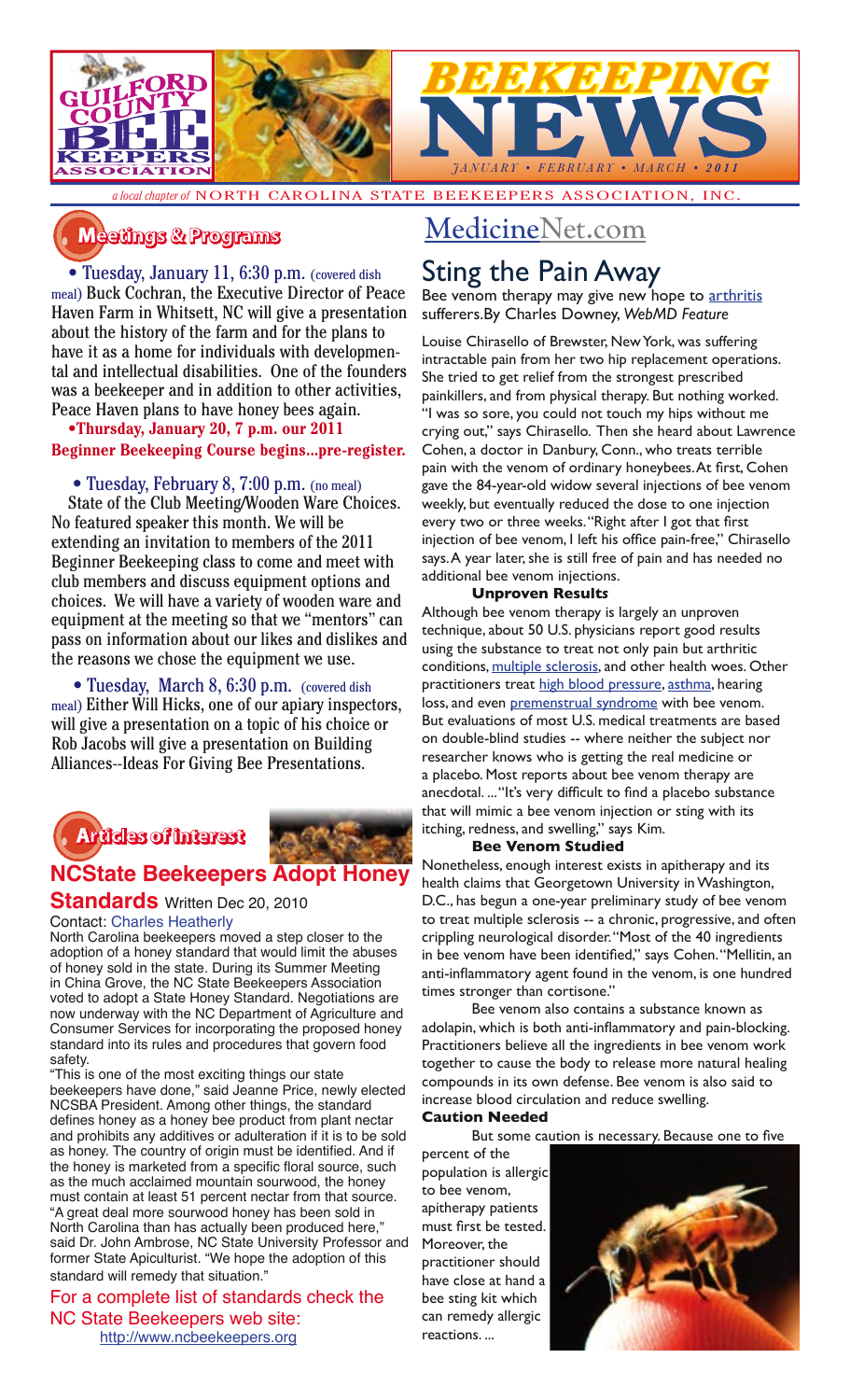# **BEE STING OF THE CORNEA**

Wednesday, 01 December 2010 17:41 Written by [Analia Manriquez](http://www.apinews.com/en/component/k2/itemlist/user/64-analiamanriquez)

Work prepared by Maurício Vélez, Glória I Salazar and Patrícia Monsalve Mauricio Vélez, MD<sup>1</sup>, Gloria I. Salazar, MD<sup>2</sup>, Patricia Monsalve, MD<sup>2</sup>  *SUMMARY*

#### Bee stings of the eye are uncommon entities and ocular reactions to the bee

venom are wide, ranging from mild conjunctivitis to sudden vision loss. We present the case of a patient who suffered a bee sting of the cornea and the response to the poison components. We go through the bee venom properties, its actual treatment, and propose a new management alternative.

The corneal bee sting is a rare event and injuries associated with it can appear as penetrating, immunologic, or toxic presentations; or as a combination of all three mechanisms....

## CASE REPORT

A 60 year-old man, presented to cornea consultation, looking for improvement in his vision. As an important antecedent, the patient related having had a bee sting to the left eye 6 months before presentation. In the first centre where he was handled, he received an ocular surface wash and was prescribed with prophylactic antibiotics and corticosteroids (without detailed information about the medicines and their doses). Since then, he relates having lost visual acuity in that eye. Eye movements were clinically normal and intraocular pressure was 15 mm Hg in both eyes.

It was decided to perform a triple procedure including penetrating keratoplasty, cataract extraction and intraocular lens implantation, with successful evolution, achieving a non-corrected visual acuity of 20/100.

#### **DISCUSSION**

.....Long-term management includes: refractive correction of the astigmatism generated by a corneal scar, penetrating keratoplasty when the scar compromises the visual axis directly or when there is corneal decompensation due to endothelial cell damage, and cataract surgery if required<sup>4</sup>.

In the reported case, we found a patient 6 months after a bee sting, who even without presenting stinger retention, suffered from complications associated with the toxic effect of the venom (corneal decompensation and cataract development) which required aggressive measures for correction (penetrating keratoplasty and cataract surgery). Our team work proposal is to perform early washing of the anterior chamber with balanced salt solution, associated with subconjunctival corticosteroid injection (ideally within the first 24 hours) and systemic treatment with methylprednisolone (500 mg intravenously every 6 hours during 3 days) to avoid the deleterious effects that poison can cause in the eye, and all the possible complications derived from there.

More detailed data is on the web site. However, this is one experience you do not want to happen. Take preventive measures to protect your eyes. ndf

# Honey Bees on Cocaine Change Ideas about the Insect Brain

*by* GAVIN HUDSON *on* JANUARY 1, 2009 *in* [SCIENCE](http://blog.sustainablog.org/science/)

By doping honey bees with cocaine, researchers at the University of Illinois have discovered evidence that the insect brain has a reward system.

The famous <u>"waggle" dance</u> of honey bees is a <u>complex</u>

[language](http://www.plosone.org/article/info%3Adoi%2F10.1371%2Fjournal.pone.0002365) that allows foraging bees to communicate the distance, direction and quality of a food source to the rest of the hive. The study showed that honey bees on cocaine tend to dance more, without relation to the quality of food or state of the hive. Given the effects of cocaine on people, hyperactivity may seem like a fairly obvious reaction. However, the implications of the study suggest something that has not been found before: a reward system in the insect brain. In previous studies, entomology and neuroscience professor Gene Robinson, who led the study on cocaine in bees, gave octopamine, a behaviour-altering chemical, to both social honey bees and solitary insects. The solitary insects responded by eating more. The honey bees ate less and danced more. That supported the conclusion that the waggle dance was an illustration of altruism in the insect world.



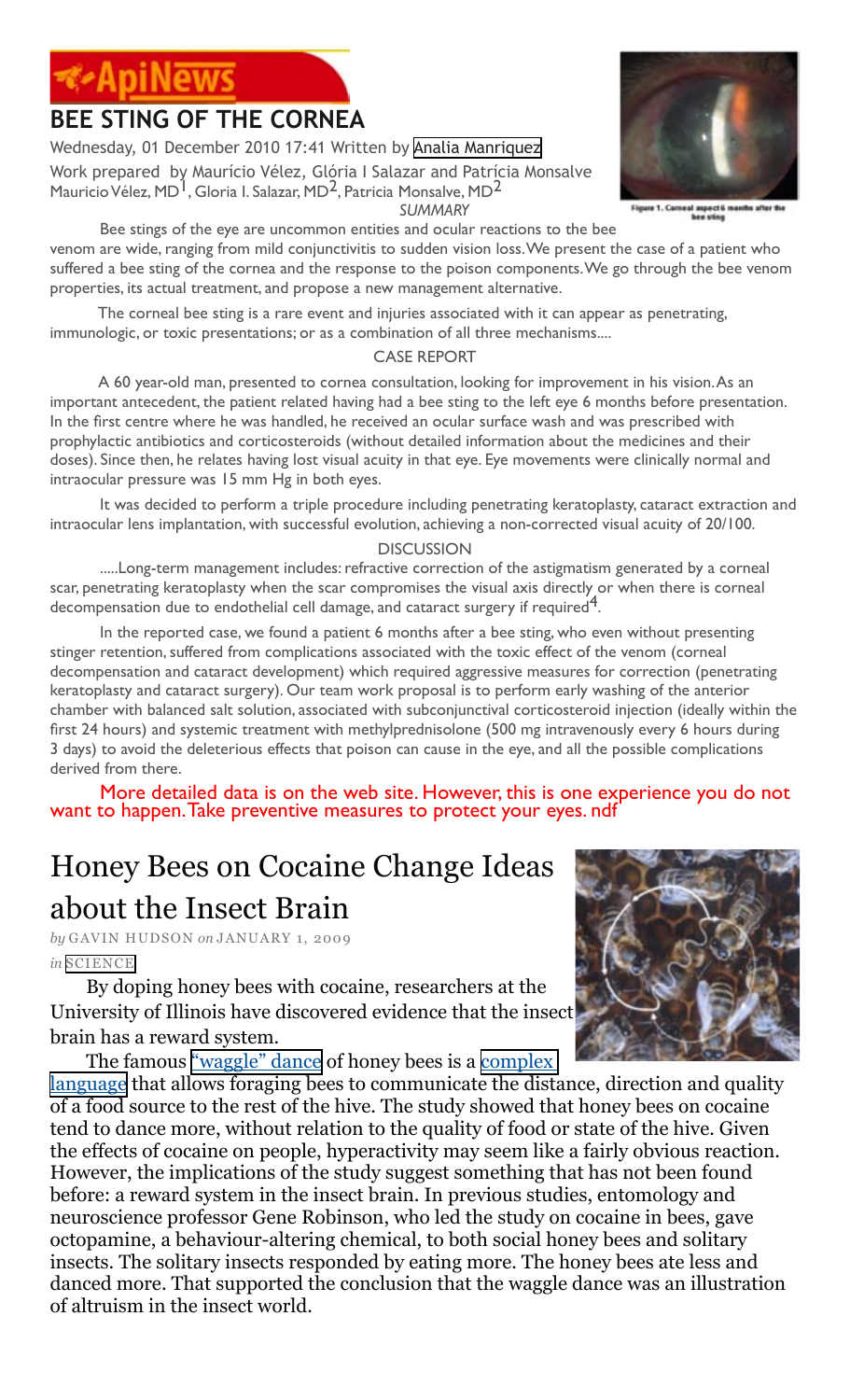posted 12/14/10 11:39 AM | updated 12/14/10 11:39 AM **Featured Post!** | Views: 1111 | [Comments : 5 |](http://thesunbreak.com/2010/12/14/epa-cant-tell-difference-between-beekeeper-and-bee-killer#comments) [Science](http://thesunbreak.com/science)

## **EPA Can't Tell Difference Between "Beekeeper" and "Bee-killer"**

#### By [Michael van Baker](http://thesunbreak.com/user?username=Michael+van+Baker) Editor

First, how does "Environmental Dereliction Agency" sound? I feel like "Protection" is really giving people the wrong idea about the actual results of EPA regulation.

Second, I should warn you that if you continue reading, you'll be begin to wonder how we're all not dead yet. Thanks to Grist's Tom Philpott, I was just alerted to the [leaked EPA documents](http://www.grist.org/article/food-2010-12-10-leaked-documents-show-epa-allowed-bee-toxic-pesticide-) that show the agency's fumbling approval of a broadly used, very toxic pesticide.

It's been on the market since 2003--bringing in \$262 million in sales in 2009 alone says Philpott--but a key study on the pesticide's safety was not produced until 2007. And now, EPA scientists have in essence repudiated that study's findings, though EPA officials didn't think the public needed to know that.

A little while ago, I went to see a documentary about Colony Collapse Disorder (CCD), [Colony](http://www.suite101.com/content/idfa-documentary-explores-colony-collapse-disord-a183409), at the Northwest Film Forum. While it was really about beekeeping as a vanishing way of life, the film did track the efforts of David Mendes, the president of the American Beekeeping Federation, to lobby a German pesticide maker, [Bayer](http://www.bayer.com/), into researching more carefully the impact of their product [Poncho \(clothianidin](http://www.bayercropscience.com/bcsweb/cropprotection.nsf/id/clothianidin_se.htm?open&l=en&ccm=200020)). Mendes' fixation on pesticides was surprising to me because the word was that [CCD was probably](http://gmo-journal.com/index.php/2010/06/01/latest-usda-research-on-colony-collapse-disorder/)  [related to a fungus and viruses](http://gmo-journal.com/index.php/2010/06/01/latest-usda-research-on-colony-collapse-disorder/). (Mendes argues that if you poison people, we'll be more likely to pick up odd funguses and viruses, too.)

Bees come into contact with a lot: a [study on pesticide burden conducted across](http://www.plosone.org/article/info:doi/10.1371/journal.pone.0009754)  [23 states in 2007-08](http://www.plosone.org/article/info:doi/10.1371/journal.pone.0009754) found that:

Almost 60% of the 259 wax and 350 pollen samples contained at least one systemic pesticide, and over 47% had both in-hive acaricides fluvalinate and coumaphos, and chlorothalonil, a widely-used fungicide. In bee pollen were found chlorothalonil at levels up to 99 ppm and the insecticides aldicarb, carbaryl, chlorpyrifos and imidacloprid, fungicides boscalid, captan and myclobutanil, and herbicide pendimethalin at 1 ppm levels.

For context, another [study analyzed bee deaths](http://www.plosone.org/article/info:doi/10.1371/journal.pone.0004071) over the same period, finding "A total loss of 35.8% of colonies was recorded; an increase of 11.4% compared to last year."

Beekeepers, naturally, would prefer to have had Bayer rule out the possibility of pesticide transmission from the beginning. But the EPA, feeling more grandly generous, gave Poncho a "conditional" permit in 2003 for use on canola, cereals, corn, sunflowers, and sugar beets, and gave them until December 2004 to produce a study showing that the systemic pesticide, known to be toxic to bees, would not be transmitted to bees in harmful amounts via pollen. Bayer got right on...applying for an extension.

This compound is toxic to honey bees. The persistence of residues and potential residual toxicity of Clothianidin in nectar and pollen suggests the possibility of chronic toxic risk to honey bee larvae and the eventual instability of the hive.

And again:Acute toxicity studies to honey bees show that clothianidin is highly toxic on both a contact and an oral basis. Although EFED does not conduct RQ based risk assessments on non-target insects, information from standard tests and field studies, as well as incident reports involving other neonicotinoids insecticides (e.g., imidacloprid) suggest the potential for long term toxic risk to honey bees and other beneficial insects. An incident in Germany already illustrated the toxicity of clothianidin to honey bees when allowed to drift off-site from treated seed during planting.

(And just in case you're feeling unsympathetic to bees: "The major risk concerns are with aquatic free-swimming and benthic invertebrates, terrestrial invertebrates, birds, and mammals." You know who's a mammal? You.)

The Pesticide Action Network and Beyond Pesticides--along with beekeepers--feel like this should be enough to [pressure the EPA to ban clothianidin](http://www.panna.org/blog/beekeepers-call-immediate-ban-ccd-linked-pesticide). Europe has been moving more swiftly in this area, despite Bayer being a German company, but enjoy this [wonderfully qualified statement on the EPA site](http://www.epa.gov/opp00001/about/intheworks/ccd-european-ban.html): "To EPA's knowledge, none of the incidents that led to suspensions have been associated with [Colony Collapse Disorder](http://www.epa.gov/opp00001/about/intheworks/honeybee.htm)."

And finally, beekeeper Tom Theobald urges you to remember the big picture: "In an apparent rush to get products to the market, chemicals have been routinely granted 'conditional' registrations. Of 94 pesticide active ingredients released since 1997, 70% have been given conditional registrations, with unanswered questions of unknown magnitude."

THE GOVERNMENT ALLOWED PESTICIDES THAT KILL THE BEES, SHOWS LEAKED DOCUMENTS<br>Wednesday, 15 December 2010 han internal EPA memo released Wednesday confirms that the very agency charged with protecting the *Wednesday, 15 December 2010* An internal EPA memo *released Wednesday confirms that the very agency charged with protecting the environment is ignoring the warnings of its own scientists about clothianidin, a pesticide from which Bayer racked up (about \$262 million) in sales in 2009. Clothianidin has been widely used on corn, the largest U.S. crop, since 2003. Suppliers sell seeds pre-treated with it. Like other members of the neonicotinoid family of pesticides, clothianidin gets "taken up by a plant's vascular system and expressed through pollen and nectar," according to Pesticide Action Network of North America (PANNA), which leaked the document along with Beyond Pesticides.*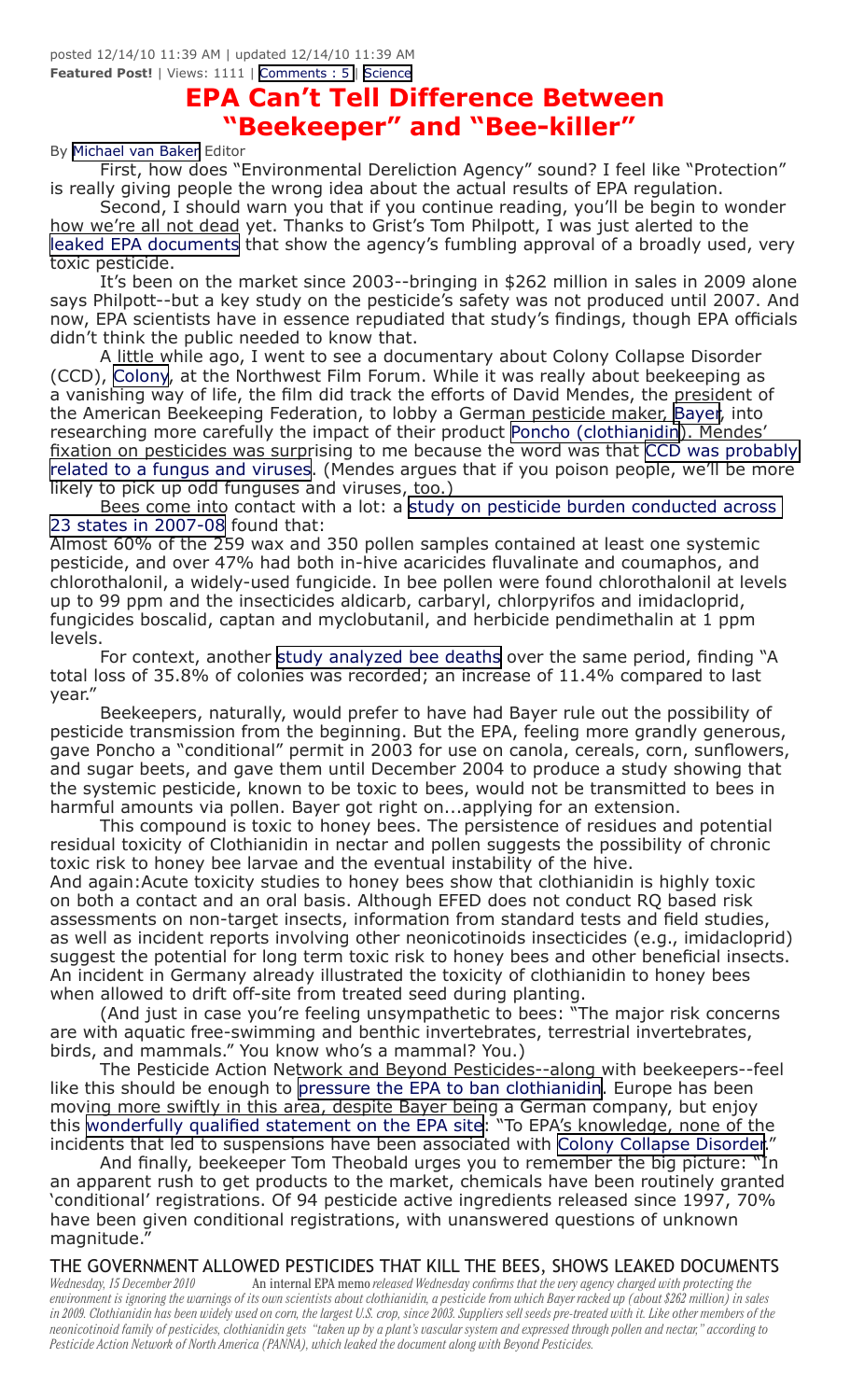# How Do Honey Bees Survive Winter?

How cold-blooded insects manage to stay warm through the cold season. November 5, 2010 at 8:16am by Kim Flottum

<http://www.thedailygreen.com/environmental-news/blogs/bees/honey-bees-winter-1101#ixzz19cF9072b>

Right now beekeepers are getting their bees ready to handle winter. Insects are cold blooded, so their body temperature reflects the ambient temperature. If they become too cold they lose the ability to move their muscles, quit breathing and die. Too cold is below 50 F. So how do cold blooded insects stay warm? Good question.

First, bees are furry. And that fur keeps air from just rushing by. It provides a dead air space that insulates them. And when two bees get close together they have more dead air space and if 15 or 50 or 5000 bees give a group hug they can all stay a bit warmer for even longer, using all that fuzz as an insulator to keep warm air in. But that only works until there's no more warm air to hold. What then? Well, just for a moment, slide out of your chair and give me 20 pushups. Quick. No loafing. Go ahead, I'll wait.

Your doctor would approve certainly, but don't you feel warmer? Work up a sweat? Warm to the touch?

Well that's what bees do. They exercise to stay warm. But if everybody was running around, doing pushups and sit ups and jogging in place it would be a mad house inside a beehive, and they would use up an awful lot of energy. But what they do is quite clever. First, they huddle together in a ball. Remember that to bees, the vertical surfaces of the frames inside a hive act as the floor. That's where they stand and sit and live. The first photo shows how the frames are arranged in a hive, and what a "surface" looks like when a frame is removed. The vertical "surface" is really the floor the bees live on.

But that floor is full of holes, and in those holes, what beekeepers call cells, are where the bees store their honey and pollen, and raise their young. The second photo shows a frame's surface with several things going on. In the center of the frame there are many of the cells covered with a chocolate brown beeswax. Under these coverings, beekeepers call them caps or cappings, are baby bees. In the upper corner you can see cells covered with a more golden colored beeswax. Under these cappings is honey. You can also see empty cells. These are left empty by the bees so if there is pollen to store it can go here, or more honey can go here also.

So when it gets cold, bees huddle together in the center of the hive, standing shoulder to shoulder, side to side as close together as they can get between the frames Bees will be on the surface of one frame, and their backs will be just touching the backs of the bees standing on the surface of the frame next door. Then, more bees will come along and squeeze between these two bees so they are all tucked in safe and snug.

As cozy as this is, it's still not enough to keep a bunch of bees warm. Some bees will go into empty cells, and they will be very close to bees in the next cell over and the empty cells on the other side of the frame. So the bees keep any brood in the hive warm…it has to say at about 93 degrees…and each other warm...how?

Remember that exercise you did? Well, the bees on the inside of that cluster vibrate their wing muscles...the biggest muscles in their bodies. And just like you, they warm up. And that warmth is moved up, down and sideways throughout the bunch of bees...we call it a cluster...and keeps all the bees warm.

Photo: These cells contain pollen that the bees have packed into the cell. They will finish filling the cell with honey, which preserves the pollen, and then cap the cell with beeswax.

Some of the bees in the cluster are standing right on top of honey. But most aren't. When a bee far from honey is hungry she begs the bee next to her for food, who then passes that message along. The bee on the honey eventually gets the message, sucks some up and passes it to the next bee to the next bee...until everybody has had lunch.

Meanwhile, the bees on the outside of the cluster squeeze close together to keep that heat in. The colder it gets, the closer they get. Bees are covered with hairs, and those hairs hold some of tha warm air, too. But

eventually they get tired, hungry and cold. So they get to sit out an inning or so, and head toward the middle of the cluster for some lunch and a warm place to take a nap. They stay there until they are needed again. This is a continuous cycle, all winter long.

As winter progresses, there is usually very few baby bees so the adults can move from one spot with honey to another without letting the young get cold. If the beekeeper has done the job right there's more than enough food, and more than enough room, and the bees keep this up all winter, until it's spring and they can fly again.

<http://www.thedailygreen.com/environmental-news/blogs/bees/honey-bees-winter-1101#ixzz19cEQT7h9>







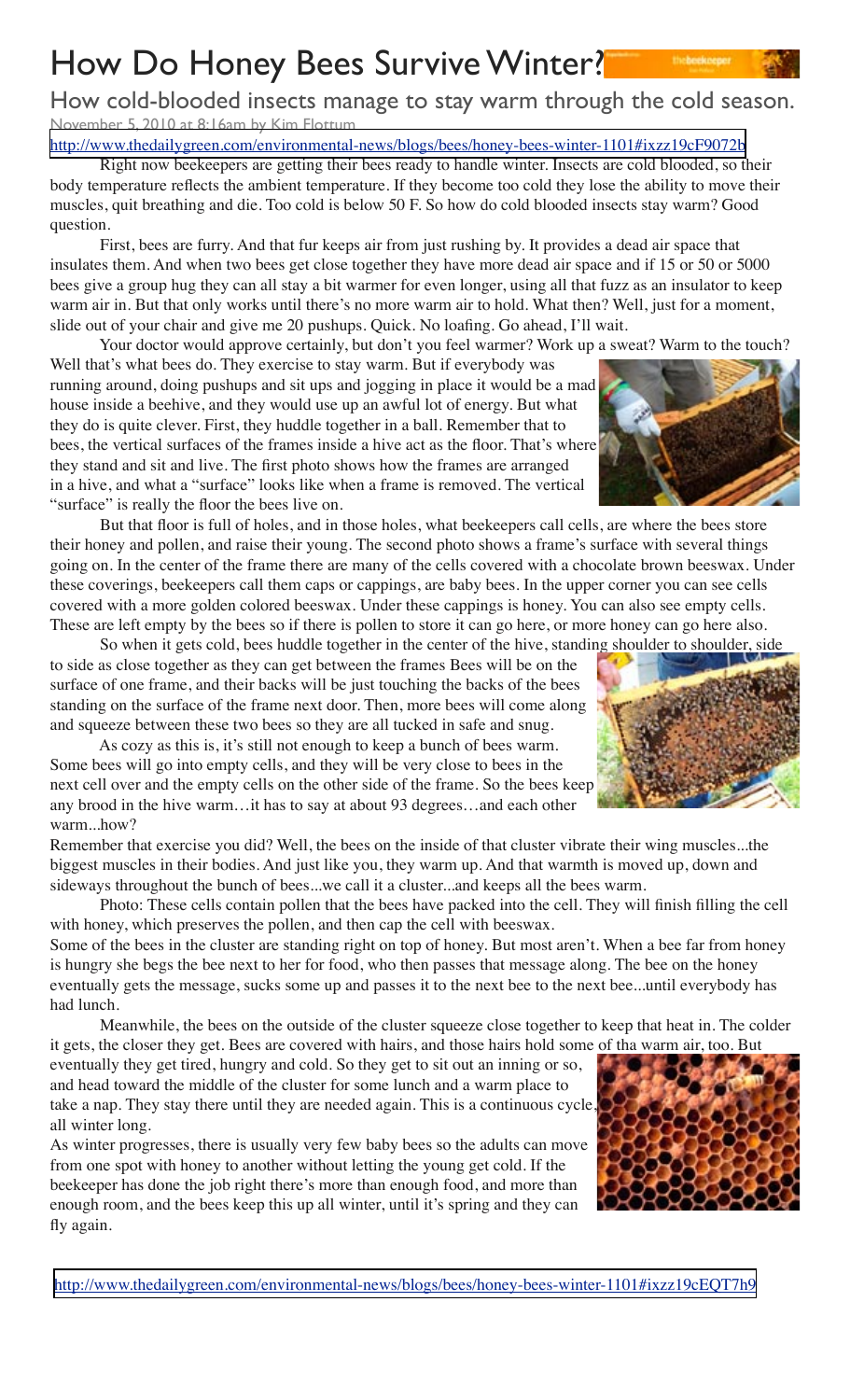# **Honey as an Antibiotic:<br><b>Scientists Identify a Secret Ingredient**<br>**in Honey That Kills Bacteria**<br>From: info@americanbeejournal.com

Sent: 7/1/2010 9:31:05 A.M. Eastern Daylight Time Subj: ABJ Extra - Newsletter July 1, 2010

## **New research in the FASEB Journal shows that defensin-1, a protein added to honey by bees, possesses potent antibacterial properties and could be used against drug-resistant bacteria.**

Sweet news for those looking for new antibiotics: A new research published in the July 2010 print edition of the FASEB Journal (**[http://www.fasebj.org](http://americanbeejournal.us1.list-manage.com/track/click?u=5fd2b1aa990e63193af2a573d&id=463684df40&e=15fb405077)**) explains for the first time how honey kills bacteria. Specifically, the research shows that bees make a protein that they add to the honey, called defensin-1, which could one day be used to treat burns and skin infections and to develop new drugs that could combat antibiotic-resistant infections.

"We have completely elucidated the molecular basis of the antibacterial activity of a single medical-grade honey, which contributes to the applicability of honey in medicine," said Sebastian A.J. Zaat, Ph.D., a researcher involved in the work from the Department of Medical Microbiology at the Academic Medical Center in Amsterdam. "Honey or isolated honey-derived components might be of great value for prevention and treatment of infections caused by antibiotic-resistant bacteria."

To make the discovery, Zaat and colleagues investigated the antibacterial activity of medical-grade honey in test tubes against a panel of antibiotic-resistant, disease-causing bacteria. They developed a method to selectively neutralize the known antibacterial factors in honey and determine their individual antibacterial contributions. Ultimately, researchers isolated the defensin-1 protein, which is part of the honey bee immune system and is added by bees to honey. After analysis, the scientists concluded that the vast majority of honey's antibacterial properties come from that protein. This information also sheds light on the inner workings of honey bee immune systems, which may one day help breeders create healthier and heartier honey bees.

"We've known for millennia that honey can be good for what ails us, but we haven't known how it works," said Gerald Weissmann, M.D., Editor-in-Chief of the FASEB Journal, "Now that we've extracted a potent antibacterial ingredient from honey, we can make it still more effective and take the sting out of bacterial infections."



# **Insecticide suspected in bee Colony Collapse Disorder**

Cindy Williams, Anchor/Reporter, Spring 2010 FALMOUTH, Maine (NEWS CENTER) -- We need bees to pollinate our plants. But bees are

disappearing.

Colony Collapse Disorder is a name that has been given to the sudden disappearance of bee colonies.

The bees are getting disoriented for some reason. They can't find their way back to the hive and they eventually die. Some scientists now believe the bee disorientation could be due to a pesticide called Imidacloprid, a synthetic nicotine used in pesticides. Paul Tukey's group, Safelawns. org is asking people to avoid pesticides that include Imidicloprid.

There are many organic alternatives in pest control now on the market. One of Paul's favorites is Eco-Smart. The active ingredients are peppermint, cinnamon and sesame seed oils. All are considered food grade, and safe.

Paul says you still want to read the labels of the organic products and use the proper protection.

**Unconventional idea for antiviral contraceptive gel wins Gates Foundation grant/Washington University in St. Louis**

November 9, 2010 By Lee Phillion

A computer simulation of a nanoparticle showing its core of perfluorocarbon (green) and its lipid coating (red, orange and blue).

A vaginal gel that affords both contraception and HIV protection using nanoparticles that carry bee venom is one of the bold, unconventional ideas that won a 2010 Grand Challenges Explorations grant from the Bill & Melinda Gates Foundation.